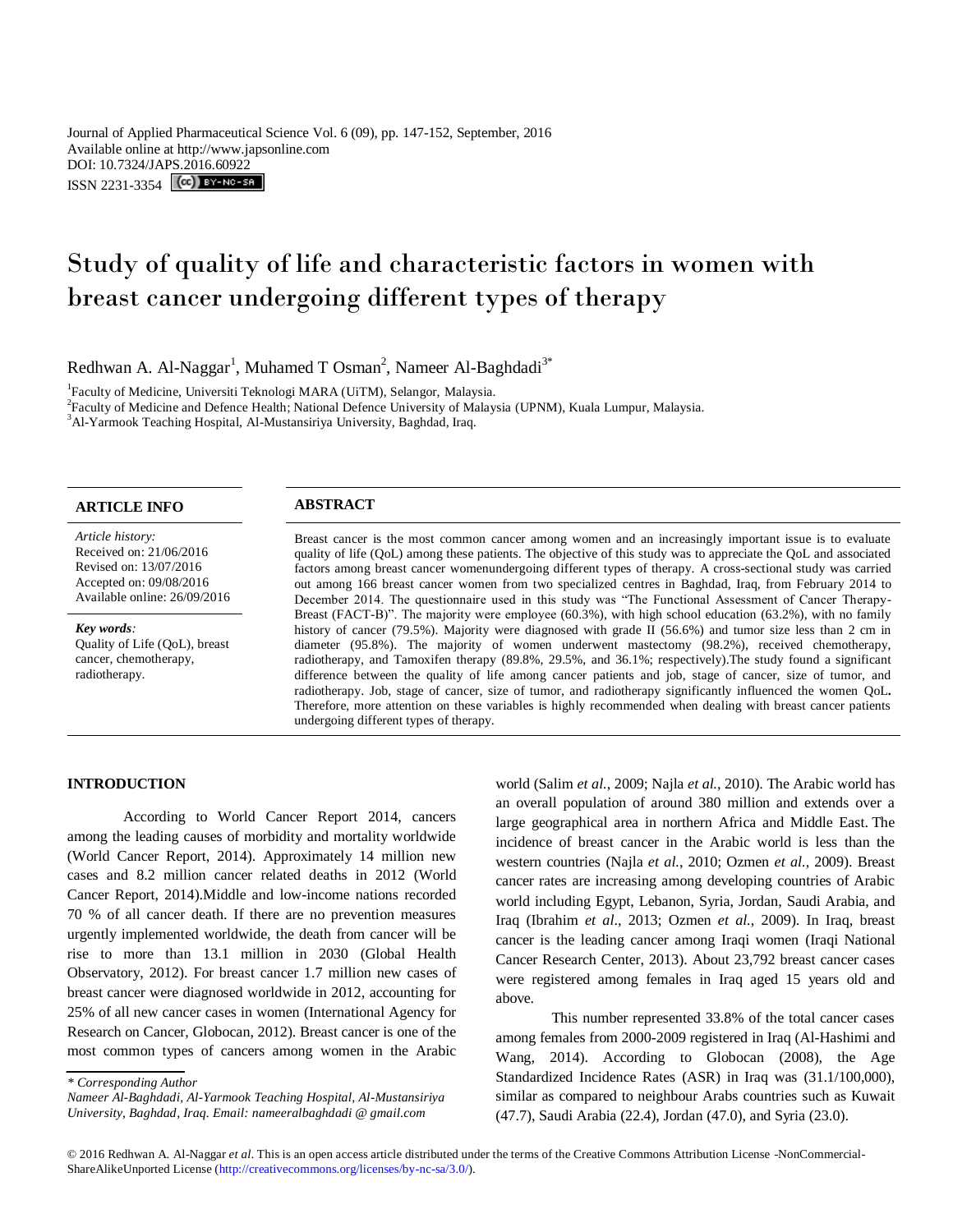Advances in breast cancer prevention, screening, diagnostic and treatment additionally brought about expanded survival (National Cancer Institute, 2012). Therefore, coping with this disease is common experience. Furthermore, as other Arab ladies, Iraqi ladies have social taboos with regard to breast cancer (Abu-Naser, 2007). Breast cancer diagnosis would become a fear to mothers who would think that their daughters would not get married when people know that they have breast cancer (Abu-Naser, 2007).

Breast cancer survivors comprise the largest number of all survivors which is approximately about 2.5 million (Centers for Disease Control and Prevention & Lance Armstrong Foundation, 2004). However, 33% of survivors experience ongoing many problems such as physical, psychological and financial cost regarding their treatment and diagnosis (McCabe *et al*., 2013). Appropriate subsequent consideration is regularly not conveyed and the psychosocial needs of malignancy patients are frequently not tended to. Additionally, numerous patients finish their essential treatment uninformed of their future risk and wellbeing chances and not well prepared to manage their future health care needs (McCabe *et al*.*,* 2013). Thus, the oncology group and numerous national associations have started to concentrate on survivorship as a focal part of oncology consideration (McCabe *et al*., 2013, Rauscher *et al*.,2011). Cancer survivorship is a moderately new, including Iraqis breast cancer survivors who may have extra needs contrasted with survivors from other western nations.

In the Arab world, especially among breast cancer women only few studies about QoL were conducted. However, no such study was conducted so far in Iraq. Hence, this study aimed at exploring the QoL among women with breast cancer underlying different types of therapy, so as to help improve health care in such area and topic.

# **MATERIALS AND METHODS**

The present study is a cross-sectional one where data collected out of 166 breast cancer patients from two specialized centres in Baghdad, Iraq from February 2014 to December 2014. Only native Arabic language females who are older than eighteen years were chosen for the study. Also, they had at least one year history of cancer diagnosis. Other women were excluded, especially those who had other malignancies, had metastasis, or other acute physical, cognitive or psychiatric health problems. The methodological tool was a questionnaire that was handed over to patients during their clinical visit. The study was conducted in accordance with the Helsinki Declaration and informed consent was obtained from the study participants. The study was approved by the ethics committees of the two specialized centres.

#### **Instrument**

More specifically, the questionnaire provided to patients was "Functional Assessment of Cancer Therapy-Breast (FACT-B)" questionnaire, version 4. Authors have got permission officially to use this questionnaire from its source. It is included measures of physical, social/family, emotional, and functional wellbeing. In the emotional element, two items were provided, namely "worried about risk of breast cancer in the family members" and "worried about effects of stress on the illness". Body image-related element included three items, namely "feeling sexually attractive", "feeling self-conscious about the way one dressed", and "feeling like a woman". Reliability, validity and responsiveness to clinical change of FACT instruments were demonstrated extensively.

# **Statistical analysis**

To evaluate the final model for univariate and multiple linear regression, ANOVA, t-test and backward analysis were carried out.

# **RESULTS**

In this study, there were 166 patient participants, aged between 30 and 67 (Mean =  $49.6 \pm 8.2$ ). Majority of them were 40 years of age or older (71.7%), employees (60.3%), with high school education (63.2%), with no family history of cancer (79.5%) and were diagnosed with Grade II of tumor (56.6%) with tumor size of less than 2 cm in diameter (95.8%). Regarding the treatment, the majority of participants underwent mastectomy (98.2%), received chemotherapy, radiotherapy, and Tamoxifen therapy (89.8%, 29.5%, and 36.1%; respectively) (Table 1).

Table 1: Socio-demographic characteristics of breast cancer patients (n=166).

|                           | <b>Category</b> | <b>Frequency</b> | $\frac{0}{0}$ |
|---------------------------|-----------------|------------------|---------------|
|                           | < 40            | 48               | 28.9          |
| Age (Year)                | $\geq 40$       | 118              | 71.7          |
|                           | Employee        | 100              | 60.3          |
| <b>Employment</b> status  | Non-employee    | 66               | 39.7          |
|                           |                 |                  |               |
| <b>Educational</b> status | Literacy        | 13               | 7.8           |
|                           | School          | 105              | 63.2          |
|                           | University      | 48               | 29            |
|                           | Yes             | 34               | 20.5          |
| Family History of cancer  | No              | 132              | 79.5          |
|                           | $\lt 2$         | 159              | 95.8          |
| Size of tumour (cm)       | $\geq$ 2        | 4                | 2.4           |
|                           | Yes             | 163              | 98.2          |
| Type of surgery           | No              | 3                | 1.8           |
|                           | Yes             | 49               | 29.5          |
| Radiotherapy              | No              | 117              | 70.5          |
|                           | Yes             | 149              | 89.8          |
| Chemotherapy              | No              | 17               | 10.2          |
|                           | Yes             | 60               | 36.1          |
| Tamoxifen                 | No              | 106              | 63.9          |

Age group showed no significant difference in QoL with socio-demographic characteristics and employment status. Moreover, there was a significant association between educational status and Functional Well-Being  $(p = 0.006)$ , additional (p=0.011), Physical Well-Being (p= 0.025) and Total QoL (p = 0.035).

Concerning clinical features, a significant association existed between family history of cancer and Physical Well-Being  $(p= 0.012)$  and additional items  $(p=0.001)$ . For stage of cancer, a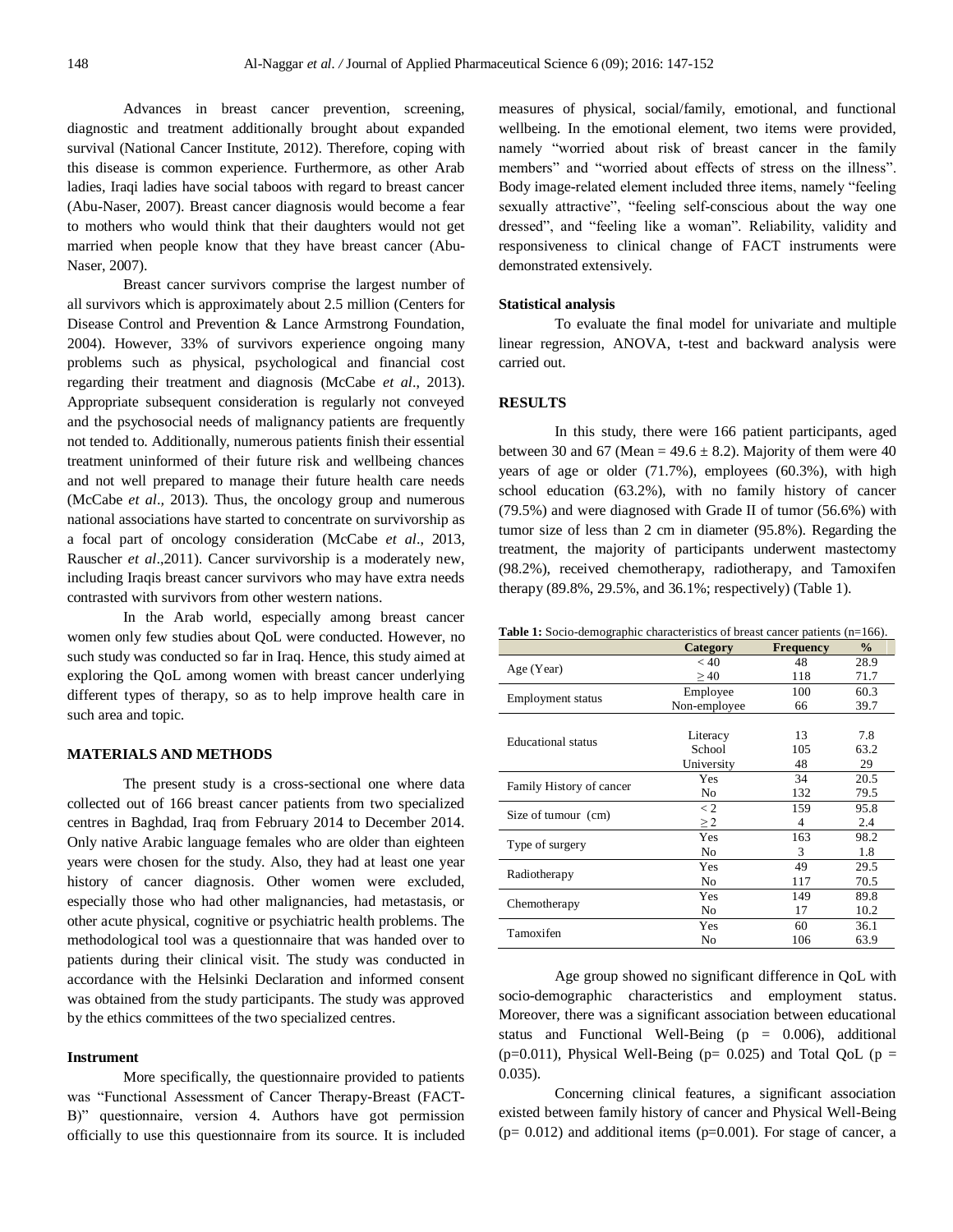significant association showed up between stage of cancer and EWB (p=0.032). However, no significant difference occurred in QoL based on tumour size. Radiotherapy and Physical Well-Being (p= 0.001) showed a significant relation. Association also significantly existed between chemotherapy and EWB (p=0.002), additional items ( $p=0.001$ ). Also, Tamoxifen and PWB ( $p=0.001$ ), Overall QOL (p=0.002) showed a significant relation (Table 2).

There was a significant difference between the quality of life among cancer patients and Job,  $(F= 1.752, p= 0.019)$ . Quality of life among breast cancer patients and educational status, (F= 1.384, p= 0.114) had no significant relationship. There was no significant difference between life quality and cancer family

history (F= 0.777, p= 0.779). Cancer stage showed no significant relationship with life quality among breast cancer patients ( $F = 0$ . 2.812,  $p= 0.000$ . Furthermore, a significant difference existed between the life quality and tumour size  $(F= 1.616, p= 0.038)$ . There is no significant difference between the quality of life among cancer patients and radiotherapy ( $F = 1.180$ ,  $p = 0.262$ ). There was no significant difference between the quality of life among cancer patients and type of surgery,  $(F= 1.292, p = 0.169)$ . There was no significant difference between the quality of cancer patient and chemotherapy,  $(F= 0.884, p=0.636)$ . However, there was a significant difference between the quality of cancer patients and radiotherapy ( $F= 1.180$ ,  $p= 0.006$ ) (Table 3).

| <b>Table 2:</b> Socio-demographic and clinical characteristics and Quality of life among cancer patients $(n=166)$ . |  |  |
|----------------------------------------------------------------------------------------------------------------------|--|--|
|                                                                                                                      |  |  |

| <b>Variables</b>                 |                | <b>SWB</b>      | <b>FWB</b>      | <b>EWB</b>      | <b>PWB</b>      | <b>Additional</b> | <b>Total scores</b> |
|----------------------------------|----------------|-----------------|-----------------|-----------------|-----------------|-------------------|---------------------|
|                                  |                | Mean (SD)       | (SD)<br>Mean    | Mean (SD)       | Mean (SD)       | Mean (SD)         | Mean (SD)           |
| Age (Year):                      |                |                 |                 |                 |                 |                   |                     |
| $<$ 40                           | 48             | 18.916 2.323    | 15.895<br>2.523 | 16.833<br>3.628 | 9.755<br>4.314  | 16.458<br>5.974   | 77.854<br>7.216     |
| $\geq 40$                        | 118            | 17.915<br>2.523 | 2.366<br>15.483 | 16.703<br>3.859 | 11.49<br>4.347  | 16.305<br>4.946   | 8.507<br>77.898     |
|                                  |                | $P = 0.243$     | $P = 0.150$     | $P = 0.537$     | $P = 0.076$     | $P = 0.313$       | $P = 0.195$         |
| Job:                             |                |                 |                 |                 |                 |                   |                     |
| Job                              | 100            | 18.130<br>2.537 | 15.870<br>2.06  | 3.73<br>16.62   | 10.790<br>4.39  | 16.520<br>5.15    | 7.000<br>67.140     |
| Non job                          | 64             | 2.501<br>18.328 | 2.52<br>15.265  | 3.82<br>16.765  | 11.109 4.37     | 16.343<br>5.29    | 66.703<br>8.103     |
|                                  |                | $P = 0.771$     | $P = 0.076$     | $P = 0.557$     | $P = 0.804$     | $P = 0.697$       | $P = 0.167$         |
| <b>Education status:</b>         |                |                 |                 |                 |                 |                   |                     |
| Literacy                         | 13             | 17.615<br>2.66  | 15.076 2.361    | 17.846<br>2.79  | 10.076<br>4.82  | 15.538<br>4.15    | 66.076<br>5.23      |
| School                           | 105            | 18.066<br>2.61  | 2.279<br>16.846 | 16.838<br>3.70  | 4.62<br>12.114  | 17.123<br>5.05    | 7.39<br>68.190      |
| University                       | 48             | 18.666<br>2.51  | 14.520 1.798    | 16.229<br>4.14  | 10.958<br>3.78  | 14.870<br>5.64    | 64.291<br>7.34      |
|                                  |                | $P = 0.104$     | $P = 0.006$     | $P = 0.161$     | $P = 0.025$     | $P = 0.011$       | $P = 0.035$         |
| <b>Family history of cancer:</b> |                |                 |                 |                 |                 |                   |                     |
| Yes                              | 34             | 19.235<br>2.06  | 15.235<br>1.84  | 17.529<br>3.87  | 9.000<br>3.67   | 14.558<br>6.56    | 75.558<br>6.11      |
| N <sub>o</sub>                   | 132            | 17.939<br>2.54  | 2.36<br>15.697  | 16.537 3.74     | 11.500<br>4.43  | 16.816<br>4.77    | 78.484<br>8.49      |
|                                  |                | $P = 0.058$     | $P = 0.059$     | $P = 0.694$     | $P = 0.012$     | $P = 0.000$       | $P = 0.075$         |
| <b>Stage of cancer:</b>          |                |                 |                 |                 |                 |                   |                     |
| Ι                                | 26             | 18.230<br>2.06  | 15.692<br>2.47  | 18.230<br>2.88  | 11.807 4.46     | 16.230<br>5.55    | 7.15<br>80.461      |
| П                                | 94             | 18.202<br>2.58  | 25.872<br>2.23  | 16.861 2.84     | 10.478 4.37     | 16.372<br>5.17    | 77.78<br>7.92       |
|                                  |                | $P = 0.105$     | $P = 0.663$     | $P = 0.032$     | $P = 0.463$     | $P = 0.522$       | $P = 0.819$         |
| Size of tumor:                   |                |                 |                 |                 |                 |                   |                     |
| $\lt 2$                          | 159            | 18.201<br>2.50  | 15.622<br>2.29  | 16.855<br>3.78  | 11.081<br>4.44  | 16.528 5.149      | 78.289<br>8.009     |
| $\geq$ 2                         | $\overline{4}$ | 19.250<br>3.20  | 16.500<br>1.00  | 15.700 2.62     | 3.00<br>8.500   | 10.000 7.07       | 70.000 6.92         |
|                                  |                | $P = 0.338$     | $P = 0.063$     | $P = 0.211$     | $P = 0.197$     | $P = 0.616$       | $P = 0.612$         |
| Radiotherapy:                    |                |                 |                 |                 |                 |                   |                     |
| Yes                              | 49             | 17.976<br>2.45  | 15.265<br>2.08  | 16.244<br>4.21  | 10.530<br>3.09  | 16.693<br>4.76    | 76.714              |
| No                               | 117            | 2.51<br>18.299  | 15.743<br>2.33  | 16.948<br>3.58  | 11.179 4.83     | 16.205<br>5.44    | 78.376              |
|                                  |                | $P = 0.526$     | $P = 0.299$     | $P = 0.104$     | $P = 0.000$     | $P = 0.101$       | $P = 0.509$         |
| Chemotherapy:                    |                |                 |                 |                 |                 |                   |                     |
| Yes                              | 149            | 2.45<br>18.441  | 15.516<br>2.23  | 16.879<br>3.85  | 10.677<br>4.382 | 5.42<br>16.140    | 77.657 8.255        |
| No                               | 17             | 16.117<br>1.93  | 16.352 2.49     | 15.529 2.85     | 3.601<br>13.705 | 18.176<br>2.33    | 79.882 6.872        |
|                                  |                | $P = 0.060$     | $P = 0.478$     | $P = 0.002$     | $P = 0.191$     | $P = 0.001$       | $P = 0.606$         |
| <b>Tamoxifen:</b>                |                |                 |                 |                 |                 |                   |                     |
| Yes                              | 60             | 18.433<br>2.44  | 16.116<br>2.21  | 3.44<br>17.716  | 10.783<br>5.39  | 16.333<br>5.14    | 6.859<br>79.383     |
| No                               | 106            | 18.075<br>2.53  | 15.311<br>2.60  | 16.188 3.86     | 3.73<br>11.103  | 16.358<br>5.32    | 77.037<br>8.690     |
|                                  |                | $P = 0.948$     | $P = 0.657$     | $P = 0.102$     | $P = 0.001$     | $P = 0.496$       | $P = 0.002$         |

#### **Table 3:** Prediction Model for Total QoL.

| <b>Dependent variable</b> | <b>Sum of Squares</b> | df | <b>Mean square</b> | F     | ${\bf R}^2$ | Adjust $\mathbf{R}^2$ | Sig.  |
|---------------------------|-----------------------|----|--------------------|-------|-------------|-----------------------|-------|
| Age (Year)                | 11.838                |    | 0.268              | 3.643 | 0.224       | 0.062                 | 0.058 |
| Job                       | 13.921ª               | 28 | 0.497              | 1.752 | 0.268       | 0.115                 | 0.019 |
| Educational status        | .639                  |    | 1.639              | 0.504 | 0.313       | 0.158                 | 0.479 |
| Family History of cancer  | 3.757                 | 28 | 0.134              | 0.777 | 0.140       | $-0.040$              | 0.779 |
| Stage                     | 24.882                | 28 | .889               | 2.812 | 0.370       | 0.238                 | 0.000 |
| Size of tumor             | 0.985                 | 28 | 0.035              | 1.616 | 0.252       | 0.096                 | 0.038 |
| Type of surgery           | 0.420                 | 28 | 0.015              | 1.292 | 0.213       | 0.048                 | 0.169 |
| Radiotherapy              | 6.780                 | 28 | .242               | 1.180 | 0.198       | .030                  | 0.262 |
| Chemotherapy              | 2.374                 | 28 | 0.085              | 0.884 | 0.156       | $-0.020$              | 0.636 |
| Tamoxifen                 | 11.001                | 28 | 0.393              | l.956 | 0.290       | 0.142                 | 0.006 |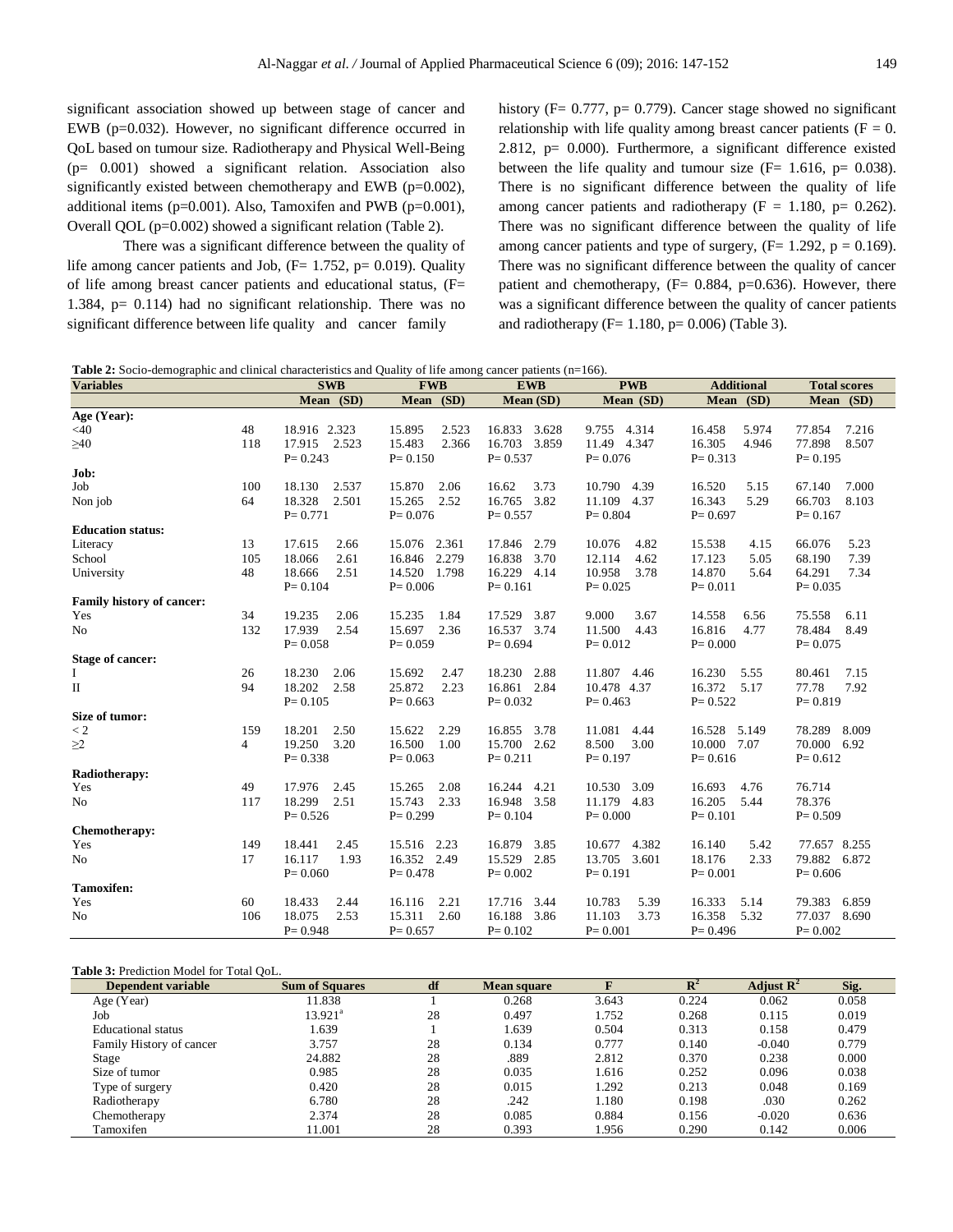# **DISCUSSION**

The QoL refers to "global well-being," that is manifested in elements such as physical, emotional, mental, social, and behavioural components. Well-established QoL tools that measure up health issues have recently become handy (Rizzo *et al*., 2008; RA Al-Naggar *et al.*, 2013; RA Al-Naggar *et al.*, 2015). Now a days QoL is being used effectively to compare among cancer types, especially in advanced phases (Bottomley *et al.*, 2005). The QoL is now considered an important outcome in cancer clinical trials. It has been shown that assessing the QoL in cancer patients could contribute to improving treatment and could even be as prognostic as medical factors (Montazeri *et al.*, 1996; Goodwin *et al*., 2004). Above all, studies regarding QoL can aid in the development of more efficient cancer treatment. Monitoring patients by physicians is necessary where QoL hands itself easily in this regard to show up illness progress (Velikova *et al.*, 2008).QoL shows both disease impact and treatment as patients conceive it to be (Spilker, 1996). QoL is affected by factors such as functional stress, perceptions, impairments as well as social opportunities (Testa and Simonson, 1996).

Breast cancer has received the greatest attention among studies interested in cancer patients' QoL for several reasons. First, the number of women with breast cancer is increasing (Stewart *et al*., 2003, Moro-Valdezate *et al.*, 2013). Second, in terms of early detection and treatment, breast cancer has greatly improved. Survivors now live longer; therefore, studying the QoL in this context is important (Shen *et al.*, 2012; Wyatt *et al*., 2013). Besides, breast cancer affects women's self-image, and maintenance of QoL is vital in those who have their breasts removed (Exner *et al*., 2012). In addition, women play an important role as partners, wives, and mothers (Moro-Valdezate *et al.*, 2012; Schleife *et al.*, 2014). Therefore, when a woman develops breast cancer, her family members can also experience the consequences of that illness (Yanez *et al*.*,* 2011). In fact, breast cancer is a family disease. Other reasons could also be considered, but overall, it is crucial to acknowledge that along with improvements in treatment, the study of QoL in patients with all types of cancer, regardless of gender, is highly relevant.

In the present study, participants were 30 to 67 years old (mean =  $49.6 \pm 8.2$ ) and the majority of them were 40 years of age or older (71.7%). Previous study showed that the average age of these women were  $47.7 \pm 10.3$  years and the youngest woman was just 23 years old which is conform with the results about the median age of women diagnosed with breast cancer in China is 48 years, nearly 10 years younger than among women in Western countries [\(Hu, 2008\).](http://www.sciencedirect.com/science/article/pii/S2352013214000234#bib4)

No demographic variables contributed significantly to these women's QoL. This is consistent with a study by Huang *et al*. (2008) which found no significant relationships between age, marital status, occupation, family income and QoL. There is a significant difference between the quality of life among cancer patients and job.It was noted that employment status was the most important factors that determined QoL (Yıldız, 2014).

An earlier study suggested that patients who are longterm cancer survivors or have co-morbid conditions need meticulous consideration (Lee *et al*., 2015).Among cancer patients, the association between quality of life and cancer stage has proved to be significant. Such a finding goes along with the findings of two earlier studies of the same researcher: one in Malaysia (Al-Naggar *et al.*, 2008), and the other in Yemen (Al-Naggar *et al.*, 2011). Other studies also supported our findings (Isikhan *et al.*2001; Uzun *et al.*2004). A further supporting finding was stated by Pandey *et al*.*,* 2006) in which breast specific scales and functional well-being were shown to be influenced by histological grade. Moreover, a significant association is highlighted between quality of life and tumour size among breast cancer patients (Al-Naggar *et al.*, 2008).

With regard to breast cancer patients, radiation therapy after breast-conserving surgery is the standard of care for the majority, because radiation significantly reduces breast cancer recurrence (Early Breast Cancer Trialists' Collaborative Group, 2011). Nevertheless, many women will forego radiation from "fearing the unknown," "getting burnt," "damaging internal parts," and "anticipating tiredness" (Halkett *et al.*, 2008).Fear of radiation may impact QoL both during and after, may decrease compliance with treatment and, ultimately, may add up the chances of having cancer recurrence (Early Breast Cancer Trial ists' Collaborative Group, 2011; Badakhshi *et al.*, 2013).The study found that there was a significant difference between the quality of cancer patients and radiotherapy. This is in agreement with a study with a 15-year follow-up period which demonstrated that women treated with surgery and radiation had very high QoL (Freedman *et al*., 2010).

# **ACKNOWLEDGEMENT**

The authors would like to express appreciation to the patients who were willing to participate in this study and their highly cooperation to answer study's questionnaire. Appreciations go also to all staff of Breast centre in Baghdad Hospital, and Hospital of Nuclear Medicine and Radiotherapy, Baghdad, Iraq,

# **Financial support and sponsorship:** Nil.

**Conflict of Interests:** There are no conflicts of interest.

### **REFERENCES**

Abu-Naser D. Arab women who have breast cancer face taboo. The associated Press, 2007. Available at http://www.nbcnews.com/id/ 21455455/ ns/health-cancer/t/breast-cancer-often-untreated-middle-east/.

Al-Hashimi MM, Wang XJ. Breast cancer in Iraq, Incidence trends from 2000-2009.Asian Pac J Cancer Prev, 2014; 15: 281- 6.

Al-Naggar RA, Chen R, Ismail F. Quality of life among women with breast cancer from university kebangsaan Malaysia medical centre, Malaysia.J Community Health, 2008; 14: 2.

Al-Naggar RA, MT Osman, YV Bobryshev, SYA Kadir. Ovarian cancer: knowledge of risk factors and symptoms among working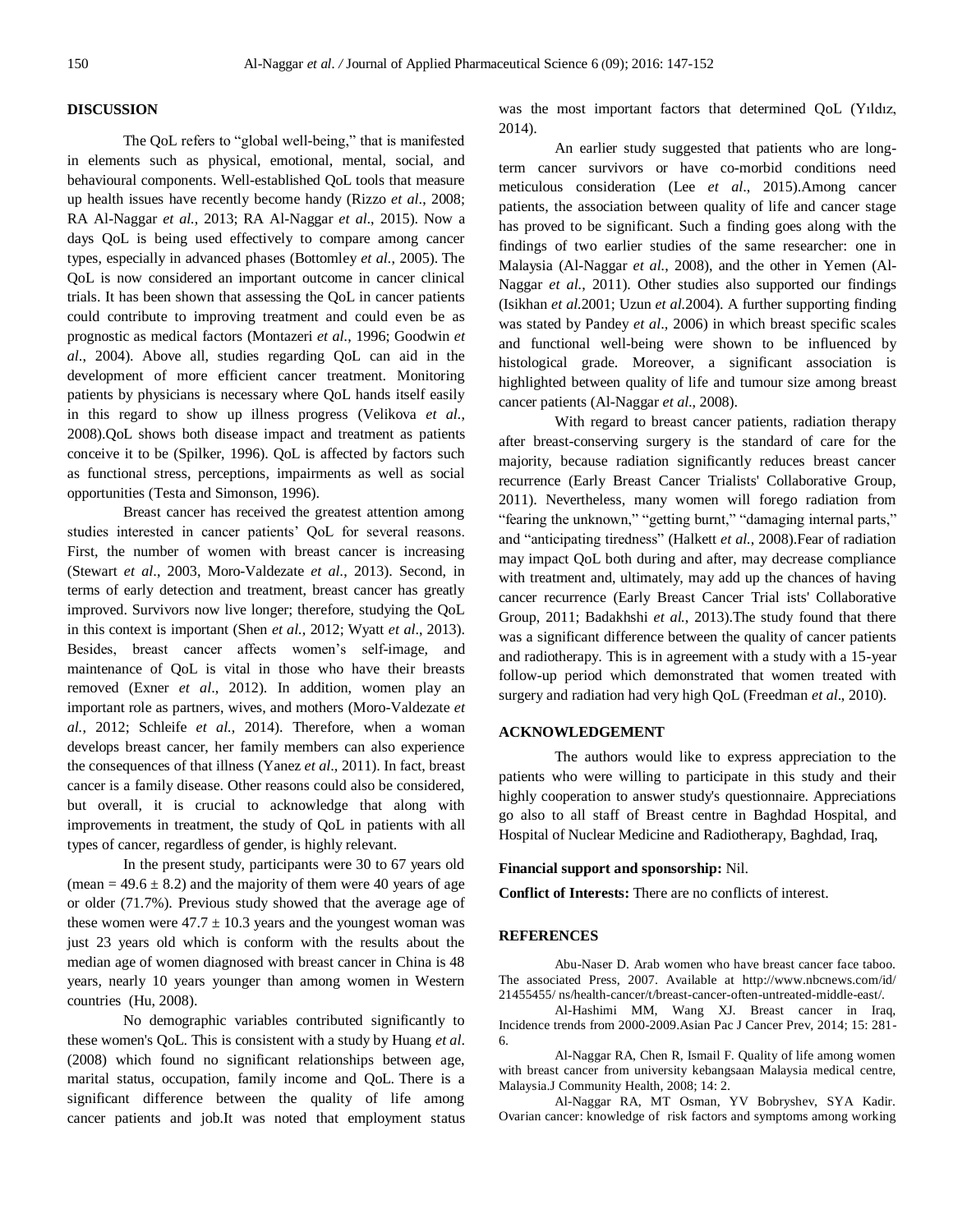Malaysian women. Middle-East Journal of Scientific Research, 2013; 14 (4): 549-553.

Al-Naggar RA, W Al-Kubaisy, BW Yap, YV Bobryshev, MT Osman. Attitudes towards colorectalcancer (CRC) and CRC screening tests among elderly Malay patients. Asian Pacific Journal of Cancer Prevention, 2015; 16 (2): 667-674.

Al-Naggar RA, YV Bobryshev, MT Osman. Knowledge of colorectal cancer and associated factorsamong the general population in Malaysia. World Journal of Medical Sciences, 2013; 8 (2): 135-143.

Badakhshi H, Gruen A, Sehouli J, Budach V, BoehmerD. The impact of patient compliance with adjuvant radiotherapy: A comprehensive cohort study. Cancer Med, 2013;2: 712-7.

Bottomley A, Flechtner H, Efficace F, Vanvoorden V, Coens C, Therasse P. Health related quality of life outcomes in cancer clinical trials. Eur J Cancer, 2005;41: 1697-709.

Centers for Disease Control and Prevention & Lance Armstrong Foundation.A National Action Plan for Cancer Survivorship.Advancing Public Health Strategies. CDC & Lance Armstrong Foundation, Georgia, 2004, p. 88.

Early Breast Cancer Trialists' Collaborative Group (EBCTCG), Darby S, McGale P, Correa C, Taylor C, Arriagada R, Clarke M, Cutter D, Davies C, Ewertz M, Godwin J, Gray R, Pierce L, Whelan T, Wang Y, Peto R. Effect of radiotherapy after breast-conserving surgery on 10-year recurrence and 15-year breast cancer death: Meta-analysis of individual patient data for 10,801 women in 17 randomised trials. Lancet, 2011; 378: 1707-16.

Early Breast Cancer Trialists' Collaborative Group. Tamoxifen for early breast cancer: an overview of the randomised trials. Lancet,1998; 351: 1451-67.

Exner R, Krois W, Mittlböck M, Dubsky P, Jakesz R, Gnant M, Fitzal F. Objectively measured breast symmetry has no influence on quality of life in breast cancer patients. Eur J SurgOncol,2012; 38: 130-6.

Fisher B, Costantino J, Redmond C, Poisson R, Bowman D, Couture J, Dimitrov NV, Wolmark N, Wickerham DL, Fisher ER. A randomized clinical trial evaluating tamoxifen in the treatment of patients with node-negative breast cancer who have estrogen-receptor-positive tumors.NEngl J Med,1989; 320: 479-84.

Fisher B, Costantino JP, Redmond CK, Fisher ER, Wickerham DL, Cronin WM. Endometrial cancer in tamoxifen-treated breast cancer patients: findings from the National Surgical Adjuvant Breast and Bowel Project (NSABP) B-14. J Natl Cancer Inst,1994; 86: 527-37.

Fisher B, Costantino JP, Wickerham DL, Redmond CK, Kavanah M, Cronin WM, Vogel V, Robidoux A, Dimitrov N, Atkins J.Tamoxifen for prevention of breast cancer: report of the National Surgical Adjuvant Breast and Bowel Project P-1 Study. J Natl Cancer Inst,1998; 90: 1371-88.

Freedman GM, Li T, Anderson PR, Nicolaou N, Konski A. .Health states of women after conservative surgery and radiotherapy for breast cancer.Breast Cancer Res Treat, 2010; 121: 519-26.

Global Health Observatory (GHO), 2012.Cancer mortality and morbidity.Available at www.who.org. (Retrieved on 3rdApril, 2016).

Globocan, 2008. Breast cancer incidence and mortality worldwide, 2008.International Agency for Research on Cancer.

Goodwin PJ, Ennis M, Bordeleau LJ, Pritchard KI, Trudeau ME, Koo J, Hood N. Health-related quality of life and psychosocial status in breast cancer prognosis: analysis of multiple variables. J ClinOncol, 2004; 22: 4184-92.

Gottardis MM, Robinson SP, Satyaswaroop PG, Jordan VC.Contrasting actions of tamoxifen on endometrial and breast tumor growth in the athymicmouse.Cancer Res, 1988; 48:812-5.

Halkett GK, Kristjanson LJ, Lobb EA. 'If we get too close to your bones they'll go brittle': Women's initial fears about radiotherapy for early breast cancer.Psychooncology,2008; 17: 877-84.

Hu DR, 2008. Breast cancer epidemiology research results: Chinese women is nearly 10 years younger than women in Western countries when they were diagnosed with breast cancer http://health.people.com.cn/GB/14272439.html.

Huang Z.Z., C.X. Wu, Y. Zheng.Prevalence of depression and quality of life among female breast cancer survivors in Shanghai. China Oncol, 2008; 18: 204-8.

Ibrahim G. Alghamdi, Issam I. Hussain, Mohamed S. Alghamdi, Mohamed A. El-Sheemy. The incidence rate of female breast cancer in Saudi Arabia: an observational descriptive epidemiological analysis of data from Saudi cancer registry 2001–2008. Breast Cancer Target Ther, 2013; 5:103-9.

International Agency for Research on Cancer GLOBOCAN, 2012. Estimated Cancer Incidence, Mortality and Prevalence Worldwide in 2012. International Agency for Research on Cancer, World Health Organization: Lyon, France, 2012. http://globocan.iarc.fr/Pages/fact\_ sheets\_cancer.aspx. Retrieved 26 January 2014.Section on Cancer Information.

Iraqi National Cancer Research Center. 2015. Brief historical introduction, establishing the breast & cervical cancer research unit and the Iraqi National Cancer Research Center/Program.

Isikhan V, Guner P, Komurcu S, Ozet A, Arpaci F, Ozturk B. The relationship between disease features and quality of life in patients with cancer. Cancer Nurs, 2001; 24: 490-5.

Lee SY, Kim SJ, Shin J, Han KT, Park EC. The impact of job status on quality of life: general population versus long-term cancer survivors. Psychooncology, 2015; 24: 1552-9.

McCabe MS, Bhatia S, Oeffinger KC, Reaman GH, Tyne C. American Society of Clinical Oncology Statement: Achieving High-Quality Cancer Survivorship Care. J ClinOncol,2013; 31: 631-40.

Montazeri A, Gillis CR, McEwen J. Measuring quality of life in oncology: is it worthwhile? Part I. Meaning, purposes, and controversies. Eur J Cancer Care,1996; 5:159-67.

Moro-Valdezate D, Peiró S, Buch-Villa E, Caballero-Gárate A, Morales-Monsalve MD, Martínez-Agulló A, Checa-Ayet F, Ortega-Serrano J. Evolution of HealthRelated Quality of Life in Breast Cancer Patients during the First Year of Follow Up. .J Breast Cancer, 2013; 16: 104-11.

Moro-Valdezate D, Peiró S, Buch-Villa E, Caballero-Gárate A, MoralesMonsalve MD, Martínez-Agulló A, Checa-Ayet F, Ortega-Serrano J. Factors associated with health-related quality of life in a cohort of Spanish breast cancer patients. Breast Cancer,2012; 21: 442-52.

Najla A. Lakkis, Salim M. Adib, Mona H. Osman. Breast cancer in Lebanon: Incidence and comparison to regional and western countries Cancer Epidemiol, 2010; 34: 221-5.

National Cancer Institute. Cancer Treatment and Survivorship. Facts and Figures 2012-2013. American Cancer Society, USA, 2012, p. 1- 44.

Ozmen V, Ozcinar B, Karanlik H, Cabioglu N, Tukenmez M, Disci R, Ozmen T, Igci A, Muslumanoglu M, Kecer M, Soran A. Breast cancer risk factors in Turkish women-a University Hospital based nested case control study. World J SurgOncol, 2009;7: 37.

Pandey M, Thomas BC, Ramdas K, Ratheesan K. Early effect of surgery on quality of life in women with operable breast cancer.Jpn J ClinOncol,2006; 36: 468-72.

Parkin DM. Global cancer statistics 2002, CA: A Cancer Journal for Clinicians, 2005; 55:74-108.

Rauscher, G, AL-Alem U, Richard BW. Does psychosocial stress play a role in the etiology of aggressive breast cancer? A crosssectional study.CancerEpidemiol Biomarkers Prev,2011; 20: A91.

Rizzo PB, Maronato F, Marchiori C, Gaya A. Long-term quality of life after total laryngectomy and postoperative radiotherapy versus concurrent chemoradiotherapy for laryngeal preservation.Laryngoscope, 2008; 118: 300-6.

Salim EI, Moore MA, Al-Lawati JA, Al-Sayyad J, Bazawir A, Bener A, Corbex M, El-Saghir N, Habib OS, Maziak W, Mokhtar HC, Seif-Eldrin IA, Sobue T. Cancer epidemiology and control in the arab world - past, present and future. Asian Pac J Cancer Prev, 2009; 10: 3-16.

Schleife H, Sachtleben C, FinckBarboza C, Singer S, Hinz A. Anxiety, depression, and quality of life in German ambulatory breast cancer patients. Breast Cancer,2014; 21: 208-13.